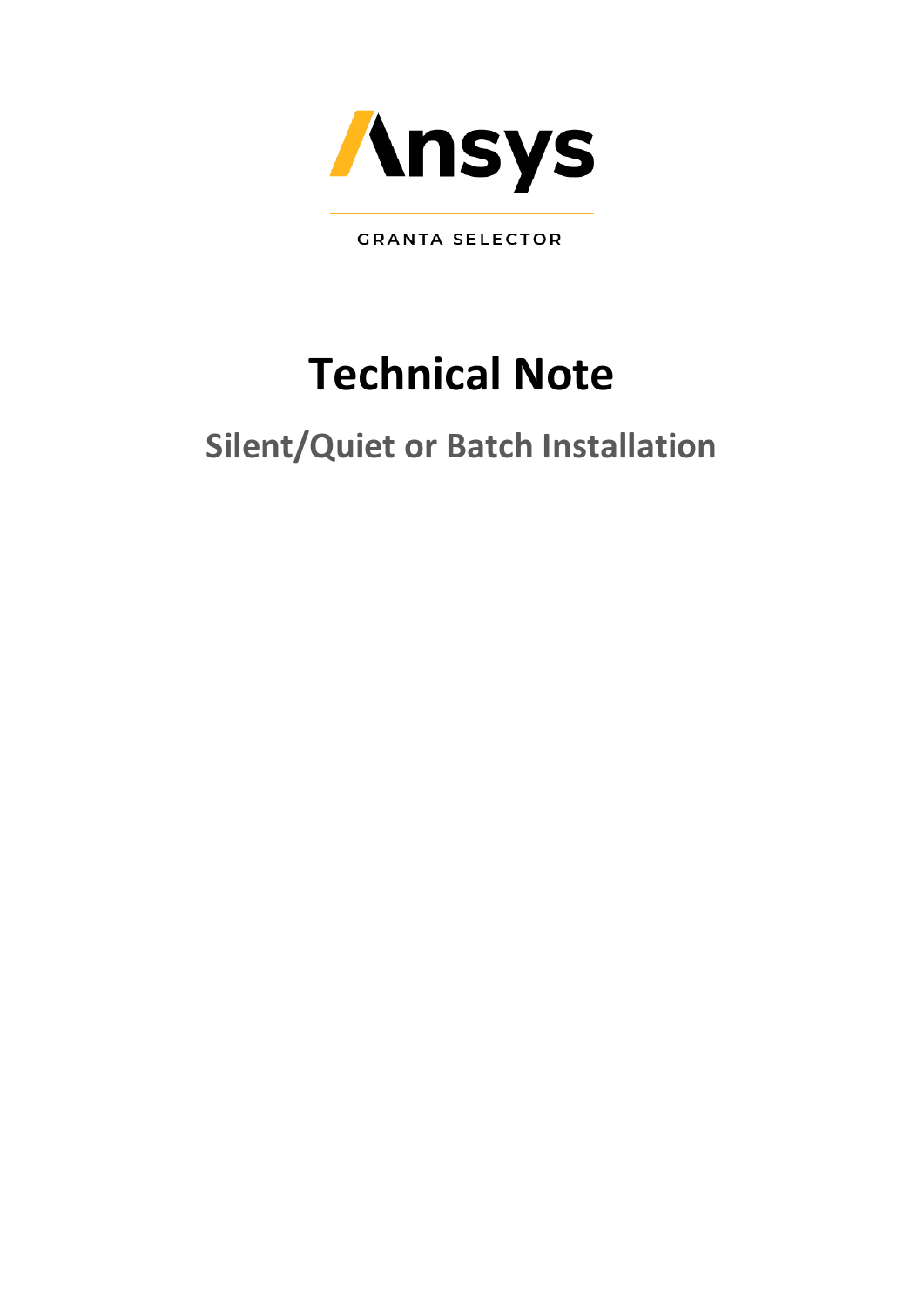## Table of Contents

### About this document

This Technical Note is for system administrators who need to silently or batch install GRANTA Selector on their users' machines using command prompts.

#### In this document:

#### ❖ Each step of the instructions is shown on a gold background, like this.

More detailed instructions appear below the main instruction.

Text on elements in the software (such as buttons, dialogs and tabs) appears in bold, **like this**. The names of files and documents are emphasised *like this*. Words and numbers that you type as you follow the instructions appear in monotype, like this.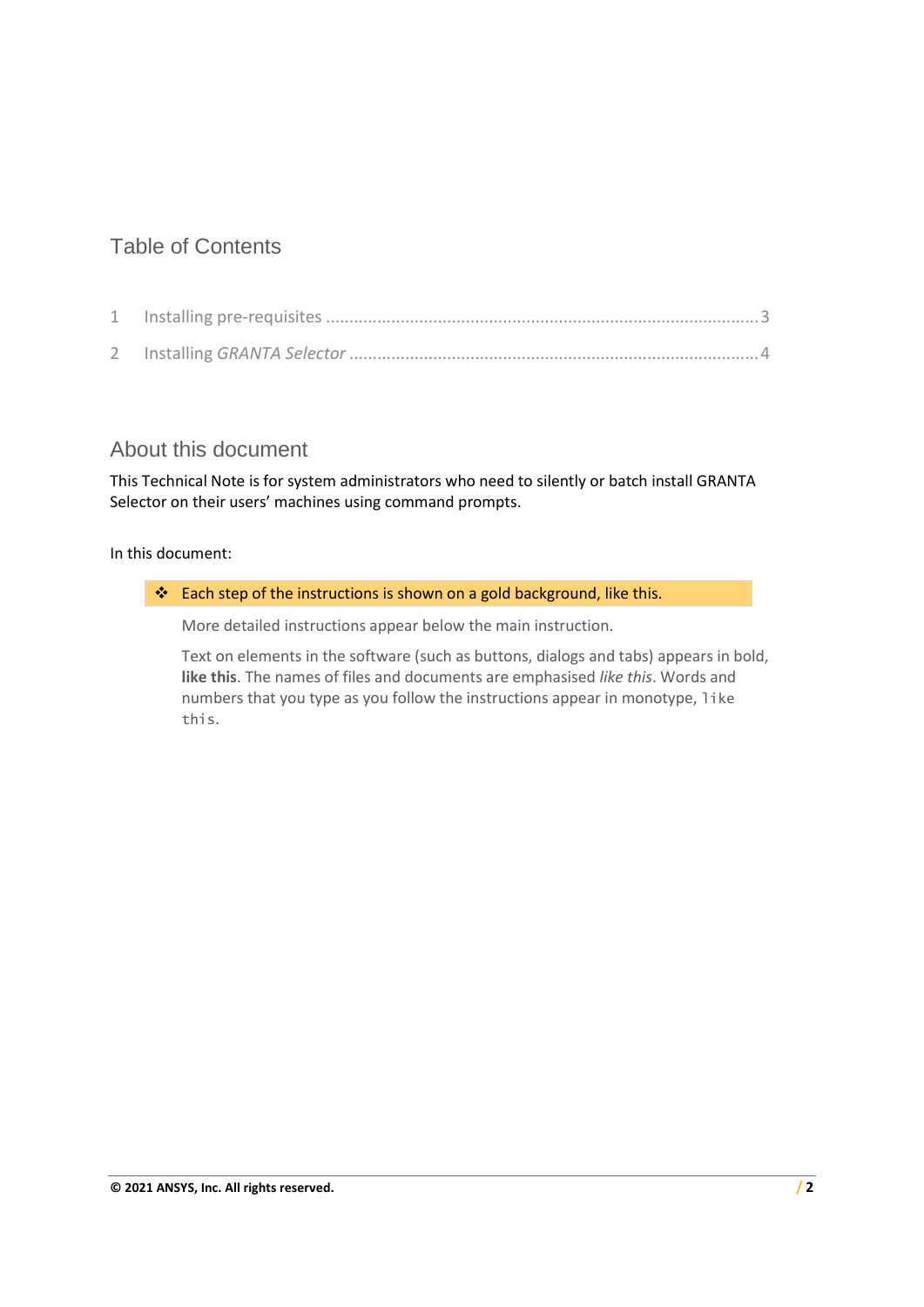## <span id="page-2-0"></span>**1 Installing pre-requisites**

Before attempting to install GRANTA Selector through the command line, you must first install:

- Microsoft .NET Framework version 4.7.2
- Microsoft Report Viewer 2010 SP1
- Microsoft VC 141 Redistributable

If they are not installed:

❖ Create a layout using the main GRANTA Selector installer

Enter the following into the command line:

selector\_setup.XXXX\_RY.exe /layout <layout-folder>

*XXXX\_RY* is the *GRANTA Selector* version number, e.g. 2021 R1.

The *redist* folder in *<layout-folder>* contains installers for the three pre-requisites, plus French language packs for .NET Framework and Report Viewer.

#### ❖ Install .NET Framework version 4.7.2 (if required)

From the command line, run: NDP472-KB4054530-x86-x64-AllOS-ENU.exe /install /quiet

#### ❖ Install the Visual C++ Redistributable (if required)

From the command line, run: VC\_redist.x86.exe /install /quiet

#### ❖ Install Report Viewer 2010 SP1

From the command line, run: reportviewer.exe /install /quiet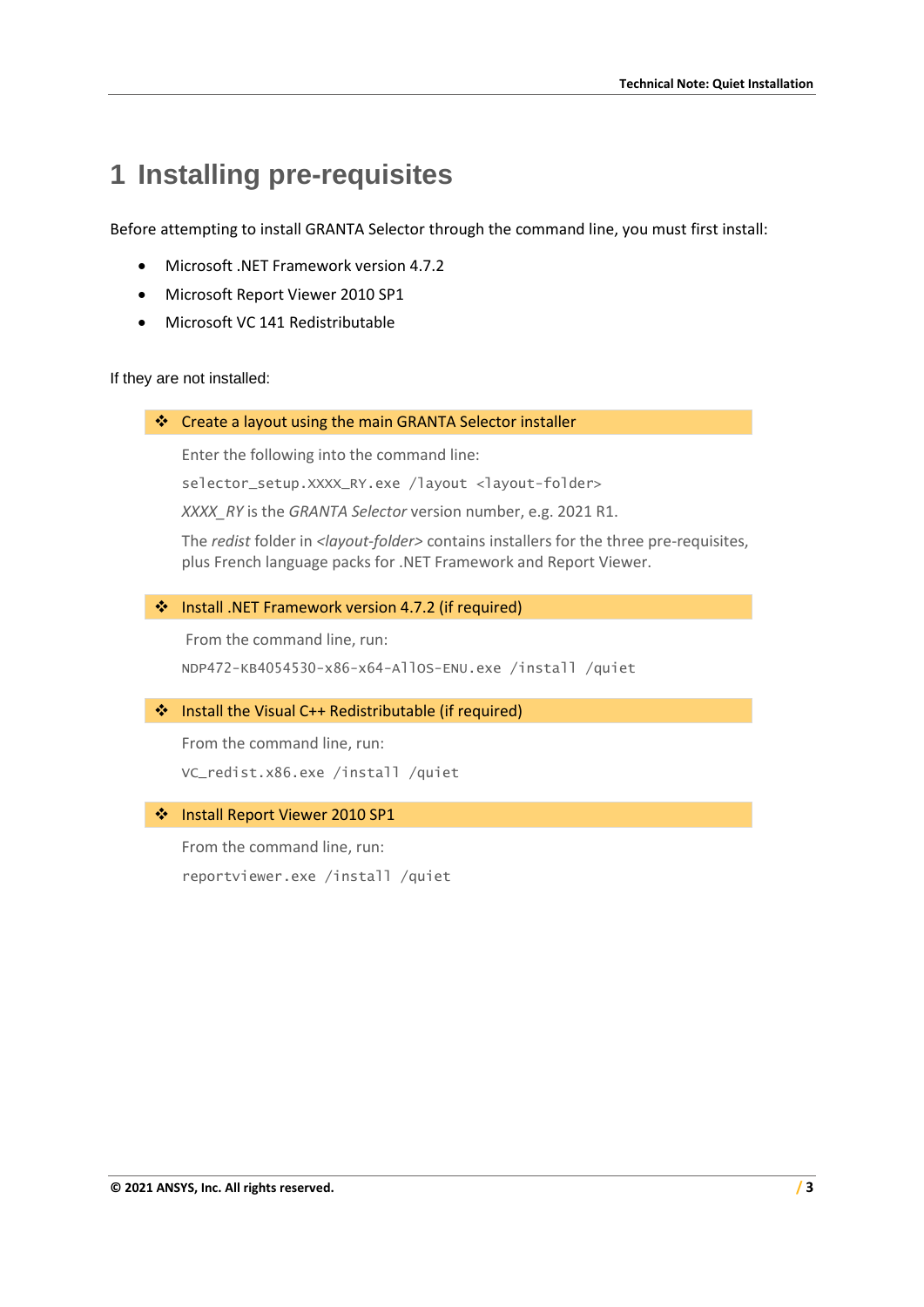## <span id="page-3-0"></span>**2 Installing** *GRANTA Selector*

#### ❖ Open the *packages* folder after extracting the files in *GRANTASELECTOR\_XXXXRY\_WINDOWS.zip*

*XXXXRY* is the version number of *GRANTA Selector*, e.g. 2021 R1.

This folder contains the *.msi* files that make up the installer. To perform a silent install, they must be run in the correct order from the command line.

#### ❖ Run the main *GRANTA Selector* installer

From the command line, run:

msiexec /i Selector.msi PARENTINSTALLFOLDER="C:\Program Files (x86)\GRANTA Selector /quiet

#### ❖ Set up your *Ansys FlexNet* license server to work with *GRANTA Selector*

From the command line, run

msiexec /i License.msi PARENTINSTALLFOLDER="C:\Program Files (x86)\GRANTA Selector" SERVER=1055@<your-licenseserver> ANSYSLI\_SERVERS=2325@<your-licenseserver> /quiet

substituting the name and port numbers of your license server.

#### ❖ Specify redundant license servers (optional)

In the previous step, enter the server names and port numbers after those of your default server, separated by a semi-colon:

```
SERVER=1055@<your-licenseserver>;1055@<server-2>;1055@<server-3>
ANSYSLI_SERVERS=2325@<your-licenseserver>;2325@<server-
2>;2325@<server-3>
```
#### ❖ Install the databases

From the command line, run:

msiexec /i polymers.msi /quiet msiexec /i metals.msi /quiet

#### ❖ Run the add-in for *Ansys Workbench* (optional)

If your users need to launch *GRANTA Selector* from within *Ansys Workbench*, run the following from the command line:

msiexec /i Selector\_Addin.XXXX.RY.msi /quiet

Here, *XXXX.RY* is the version number **of your** *Ansys Workbench* **installation**. This should be the most recent version of *Ansys Workbench* to ensure compatibility.

If multiple versions of *Ansys Workbench* are installed, you must run the add-in for each one separately.